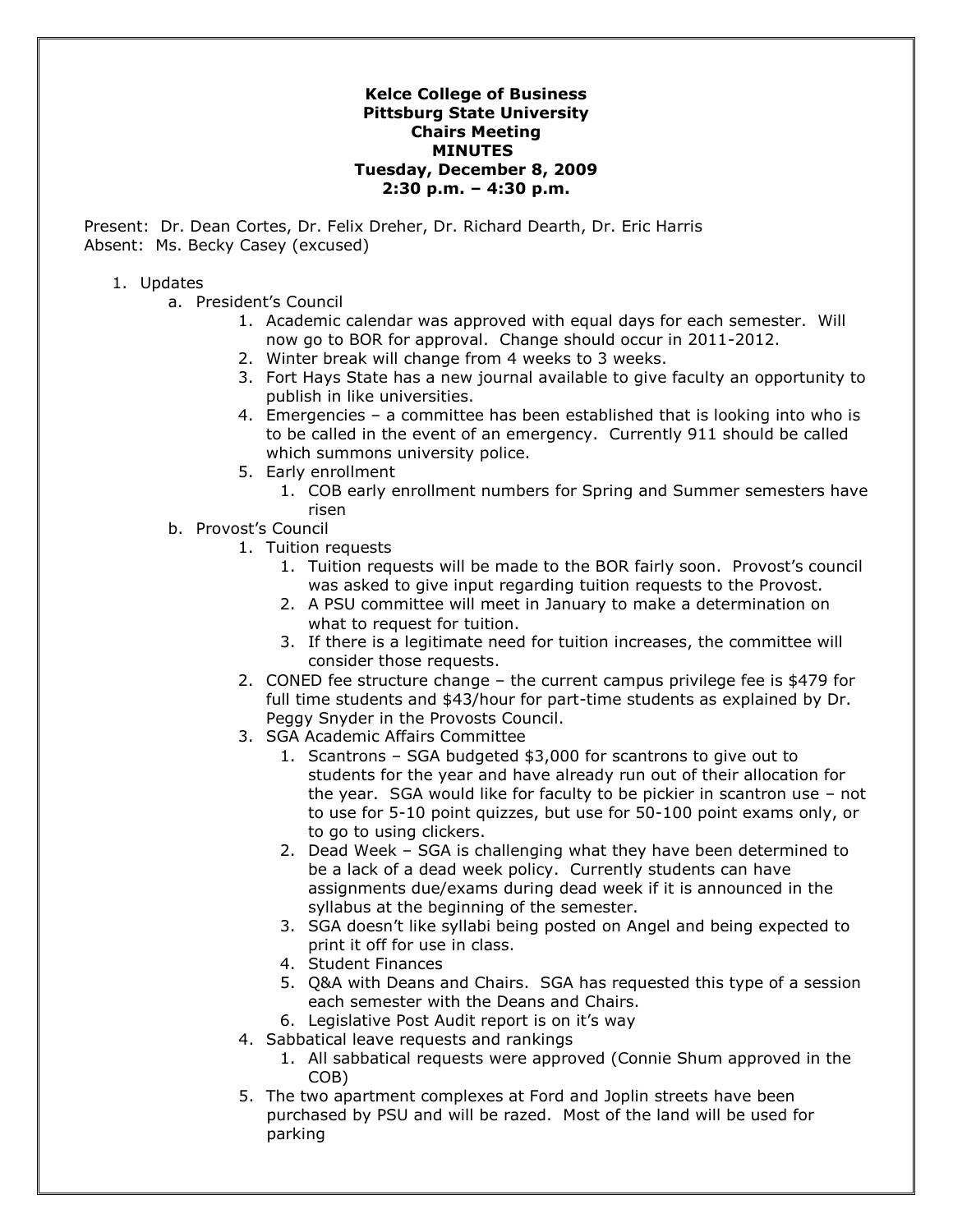- 6. Vanessa Lee has been named to the NCAA top eight. PSU has more academic all Americans than any other Division II school.
- 7. Board of Regents will visit PSU in April 2010. Deans will have input in what presentations will be made to the Board.
- 8. Provost Search telephone interviews are to begin on 1/11/10 with the search closing on 12/21/09.
- 9. Modern Languages & Literatures PSU currently has two openings for Spanish teachers and only one person qualified to teach French.
- c. Summer Allocations do not know what summer 2010 allocations will be as of this date.
- 2. Departmental Issues
	- a. MGMKT none
	- b. CSIS none
	- c. ECON asked about adjunct funding for the time that Dr. Shum will be on sabbatical leave.
	- d. ACCTG none
- 3. Discussion items
	- a. Faculty Meeting December 11, 2009
		- 1. A preliminary agenda has been prepared and distributed to Chairs for discussion
	- b. ASSESSMENT LiveText teleconference 1:30pm December 14, 2009
		- 1. Dr. Dearth asked Chairs to talk to faculty about the initial assessment that will occur in the spring semester. Everything will then be assessed in the fall.
	- c. Classes for CLA testing
		- 1. A senior level class is needed to do this testing
	- d. The Office of Analysis, Planning and Assessment Copies of writing at 400 and above. Chairs are asked to remind faculty to do this.
	- e. CSIS Review termination of CS major
		- 1. On Monday a meeting was called with the Provost and the Dean of Technology with Dr. Dearth, Ms. Casey and Dr. Dreher. Concerns as of this point are that the College of Technology has made no plans for teaching courses, etc.
		- 2. COB position is that we will continue to offer the courses for the CS major until the end of FY 2012. Nothing will change until the College of Technology has made plans.
	- f. Window replacement sufficient crews will be available to complete the south and east face of the building over the holiday break. Faculty will not be allowed in their offices during construction. Balance of the windows will be replaced during spring break. SU 2010 – doors will be replaced, any additional windows that have not been completed and bathrooms will be remodeled.
	- g. MATH 153 Dr. Harris will discuss in the Kelce College meeting on Friday
		- 1. Compared 15 AACSB schools PSU offers more quantitative courses than all but 2 schools. Most of the schools offer a business calculus course. Only 4 of 15 schools have a stand-alone quantitative decision making course.
		- 2. Alternatives were discussed.
		- 3. Dr. Harris has discussed the alternatives with Dr. Lee and still needs to visit with Dr. Crouch. Dr. Lee is opposed to adding the content of MATH 153 to quantitative decision making or operations management courses.
- 4. Upcoming events:
	- a. Kelce Holiday Party December 9
	- b. Mandatory Kelce Faculty Meeting December 11
	- c. Fall commencement December 18
	- d. Summer 2010 Staffing revisit during January